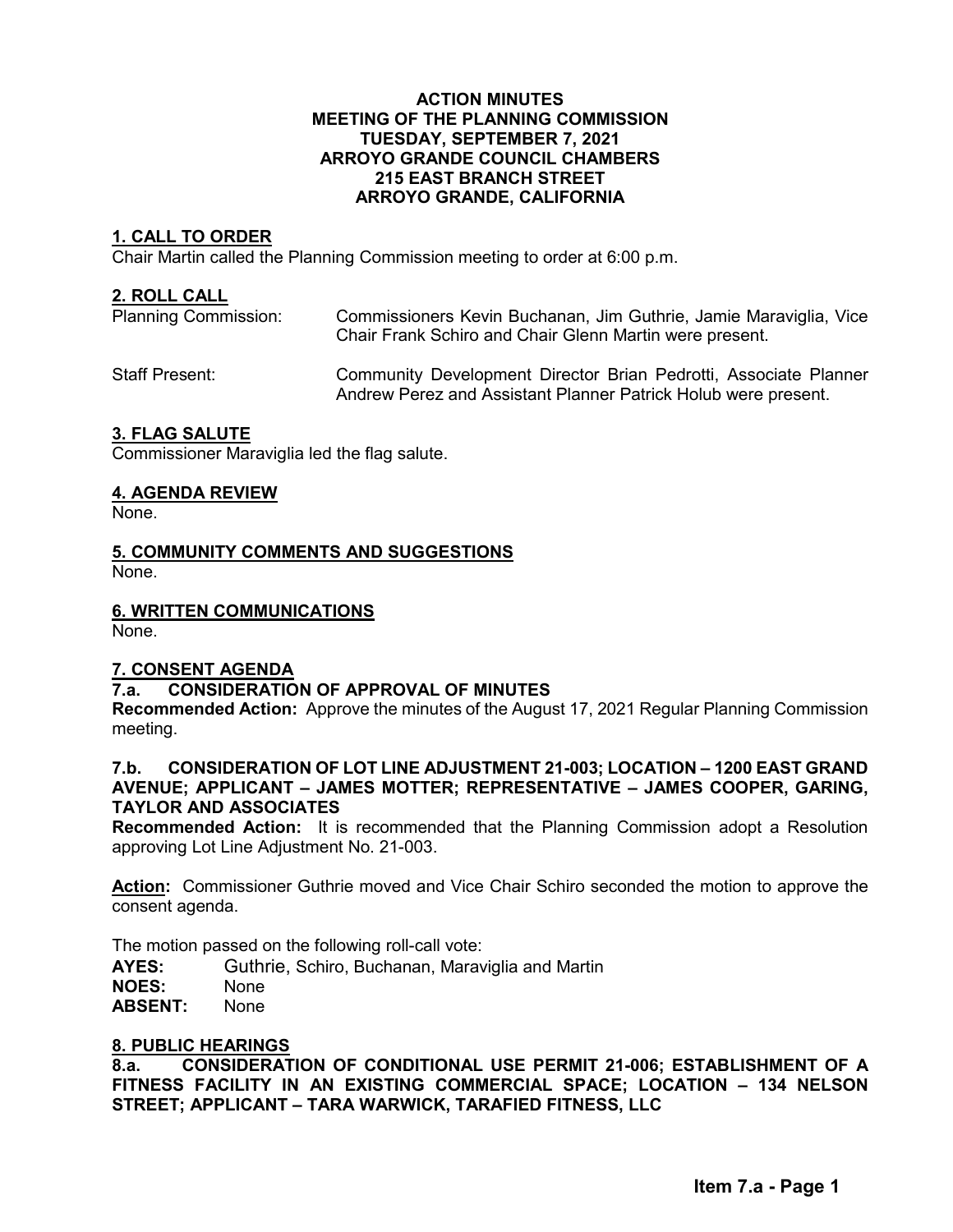# **PLANNING COMMISSION PAGE 2 MINUTES SEPTEMBER 7, 2021**

**Recommended Action:** It is recommended that the Planning Commission adopt a Resolution approving the project.

Assistant Planner Holub presented the staff report.

Tara Warwick, applicant, spoke in support of the project and gave a summary of the business model.

Chair Martin opened the public hearing.

Michelle Chariton mentioned that she appreciates the new business coming into the Village but that they should consider making the facility ADA accessible.

Seeing no further public comments, Chair Martin closed the public hearing.

Action: Vice Chair Schiro moved and Commissioner Maraviglia seconded the motion to adopt the prepared Resolution approving Conditional Use Permit 21-006 as submitted.

The motion passed on the following roll-call vote:

AYES: Schiro, Maraviglia, Guthrie, Buchanan and Martin

**NOES:** None<br>**ABSENT:** None ABSENT:

**8.b. CONSIDERATION OF CONDITIONAL USE PERMIT 21-005; ADDITION TO AN EXISTING COMMERCIAL STRUCTURE AND ESTABLISHMENT OF AN ART GALLERY AND WIE TASTING COLLECTIVE; LOCATION – 211 EAST BRANCH STREET; APPLICANT – ERIC AND GILLIAN VON BERG; REPRESENTATIVE – JENNIFER MARTIN, JENNIFER MARTIN ARCHITECTURE AND DESIGN**

**Recommended Action**: It is recommended that the Planning Commission adopt a Resolution approving the project.

Vice Chair Schiro recused himself from the meeting due to the project's proximity to a business he owns.

Associate Planner Perez presented the staff report and responded to Commissioner questions regarding parking in-lieu fees, architectural changes since the ARC's consideration and the historic nature of the building.

Chair Martin opened the public hearing. Seeing no public comments, Chair Martin closed the public hearing.

**Action:** Commissioner Guthrie moved and Commissioner Buchanan seconded the motion to adopt the prepared Resolution approving Conditional Use Permit 21-005 to establish an art gallery and wine tasting collective.

The motion passed on the following roll-call vote:

**AYES:** Guthrie, Buchanan, Maraviglia, Schiro and Martin **NOES:** None **ABSENT:** None **RECUSED:** Schiro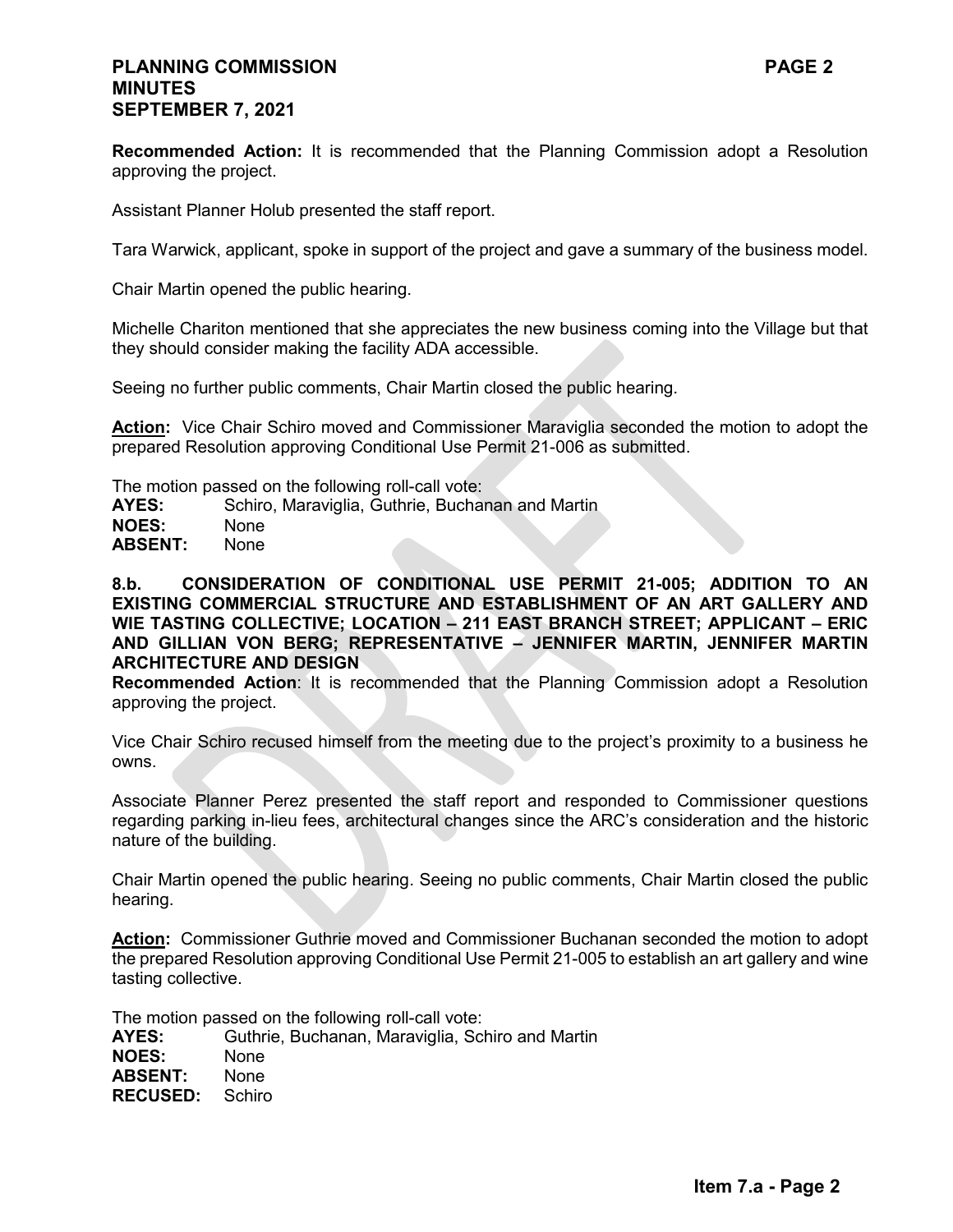Vice Chair Schiro returned to the meeting.

Assistant Planner Holub presented the staff report and responded to Commissioner questions regarding fees and the approval process.

Michelle Chariton, appellant, spoke in favor of the appeal and listed reasons why she believed the approval should be overturned.

Corina Garsa, applicant, spoke against the appeal, introduced herself and stated that she is the owner of the property.

Chair Martin opened the public hearing.

Jeff Metcalfe thanked the commission and stated that he has lived on Linda Drive for 32 years. He explained why he did not thing the location was appropriate for a vacation rental.

Seeing no further public comments, Chair Martin closed the public hearing.

Community Development Director Pedrotti responded to Commissioner questions regarding Megan's Law.

Associate Planner Perez responded to Commissioner questions regarding the findings for denying a project without prejudice and the possibility of refunding applicant fees.

**Action:** Commissioner Guthrie moved and Vice Chair Schiro seconded the motion to adopt the prepared Resolution denying Appeal Case No. 21-002 and approving Plot Plan Review 21-018 to establish a vacation rental at 1170 Linda Drive with the following changes:

- 1. The operator of the vacation rental shall notify guests that no street parking shall be allowed on the northern side of the street on garbage day; and
- 2. The Planning Commission recommended that the appellant's appeal fees be refunded due to their appeal highlighting issues with the approval process.

The motion passed on the following roll-call vote:

**AYES:** Guthrie, Schiro, Buchanan and Maraviglia

**NOES:** Martin

**ABSENT:** None

**9. NON-PUBLIC HEARINGS** 

None.